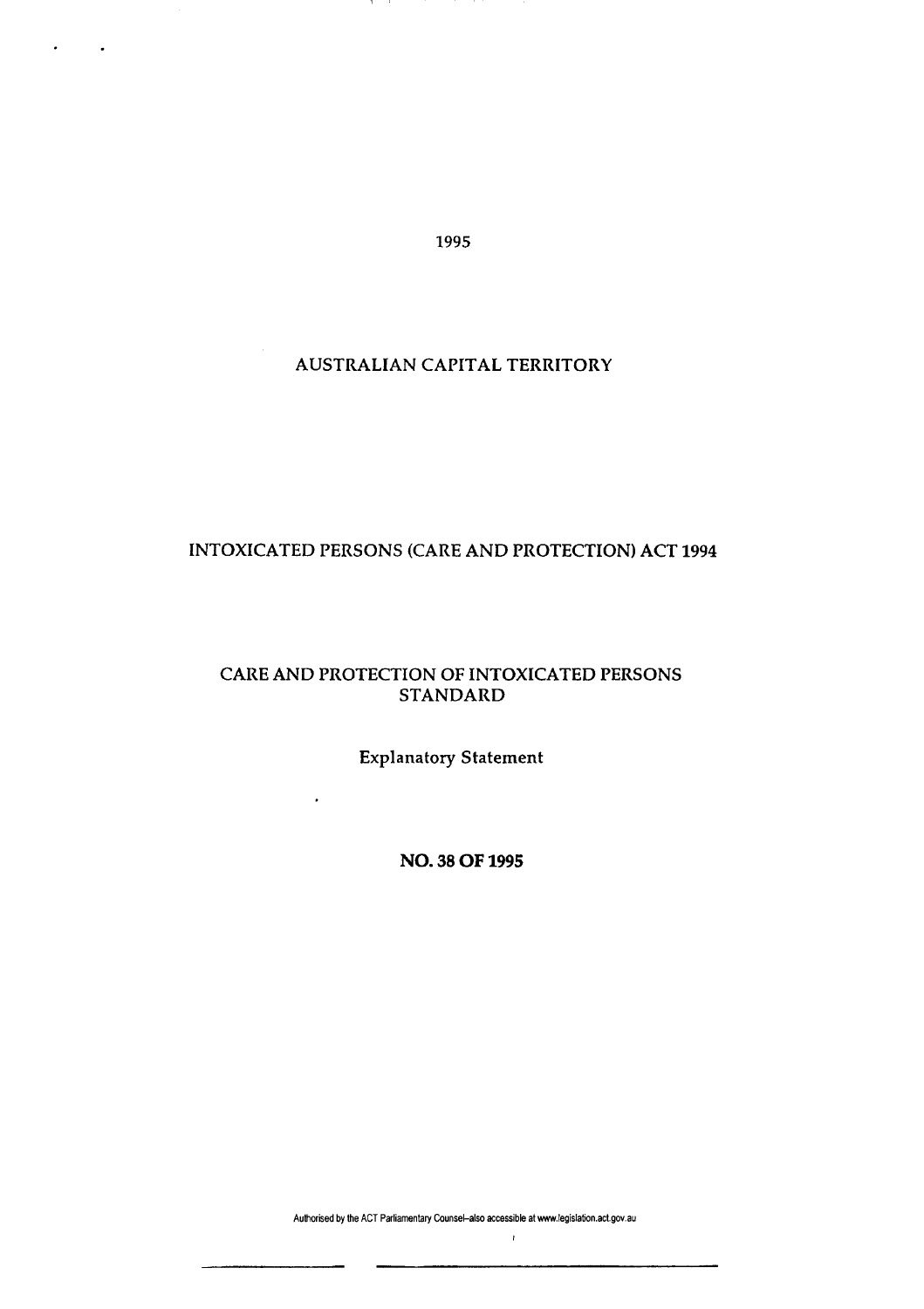#### CARE AND PRO! ECTION OF INTOXICATED PERSONS STANDARD

#### Explanatory Statement

The Care and Protection of Intoxicated Persons Standard ("the Standard") is made pursuant to section 31 of the *Intoxicated Persons (Care and Protection) Act 1994* ("the Act") to establish minimum requirements for the manner in which a person licensed to provide a caring service, pursuant to the Act, shall provide that service

The provisions of the Standard, other than paragraph 6.2(a), will commence upon notification of the Standard in the *Gazette.* Paragraph 6.2(a) will come into effect on 1 January 1996. The delayed commencement of this provision is to give persons licensed to provide a caring service time, where necessary, to modify facilities at the place where the service is provided so that the facilities comply with the Standard.

The principal purpose of the requirements is to maintain the dignity and privacy, and protect the health and safety, of persons admitted to a place licensed to provide a caring service. The requirements are also intended to protect the health and safety of carers working in such places.

The Standard imposes obligations on a licensee, that is, a person who is licensed under the Act to provide a caring service, and a manager of a licensed place. Failure to comply with the Standard may result in cancellation of the licence. The principal obligations created by the Standard are as described below.

#### *Respect for clients*

The Standard *(clause5)* requires a licensee or manager to ensure that carers at a licensed place treat with respect intoxicated persons who are admitted to a licensed place and sets out a number of particular requirements in this regard.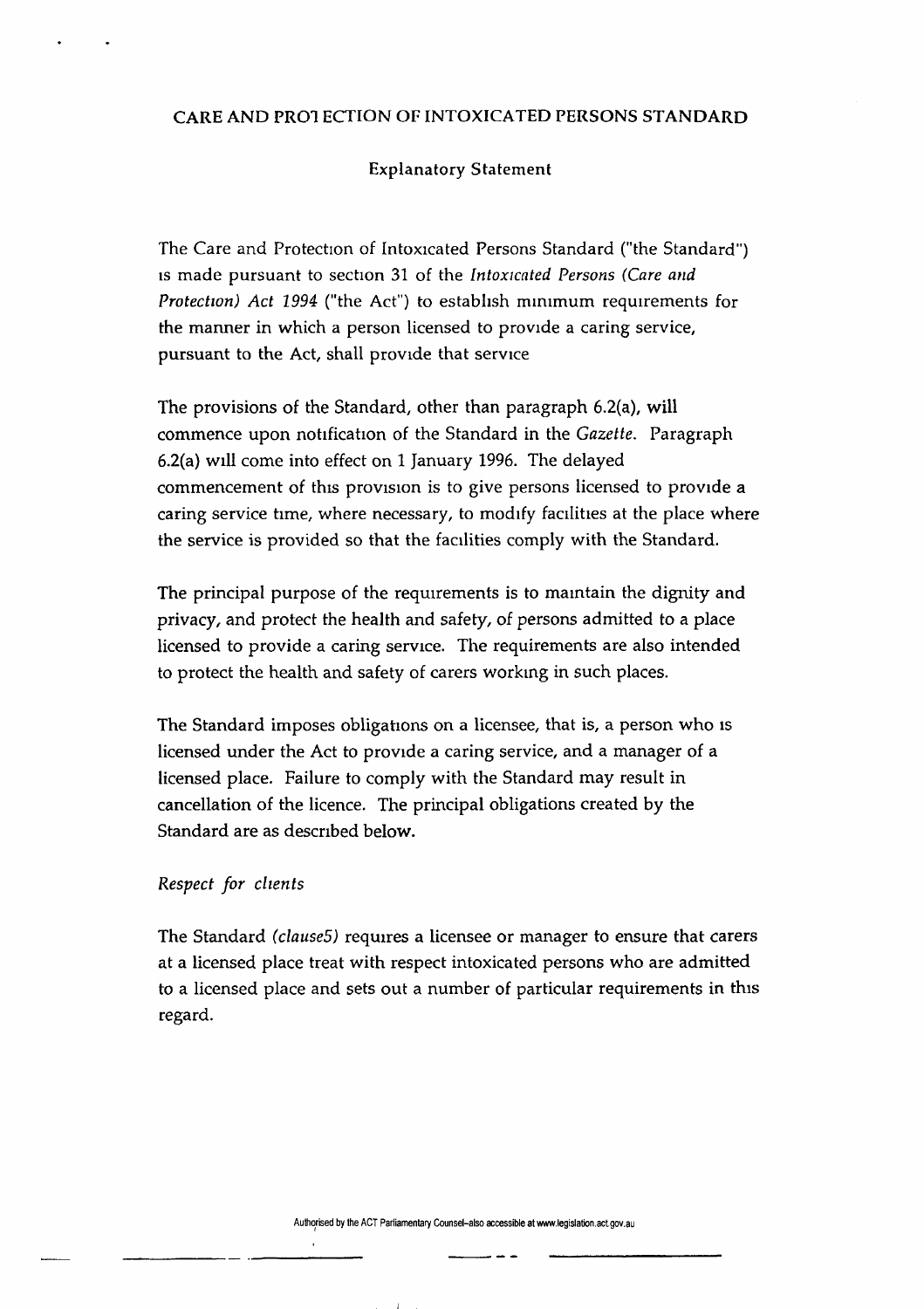**2** 

#### *Suitability, safety and security of facilities at a licensed place*

A licensee is required to ensure that the design of a licensed place is suitable for use by intoxicated persons *(paragraph 6 2(a))* While the design of the place should permit a person admitted to a licensed place ("a client") to attend to his or her toilet in private *(subclause 6 1)* the Standard also requires that lawful observation of a client for the purposes of the Act should be possible *(paragraph 6 2(b))* 

The Standard requires a licensee or the manager of a licensed place to ensure that facilities and equipment at the place are maintained, cleaned and safe for use by carers and clients *(subclause 6 3)* 

The Standard requires a licensee to ensure that a licensed place provides adequate security for carers and clients and there are facilities at the place for the secure storage of their property. The licensee or manager of a licensed place is also required to ensure that safe working practices are observed in a licensed place and that working practices are monitored and reviewed *(subclause 6.5).* 

*Subclause 6.6* of the Standard sets out procedures to be followed in the safekeeping of a client's property at a licensed place.

Accidents at a licensed place are required to be reported by carers *(subclause 6.7).* 

#### *Care and monitoring of clients*

The Standard sets out procedures relating to the care of clients. *Subclause?.1* requires a licensee or the manager of a licensed place to ensure that on the admission of a client to the place a carer makes inquiries for the purpose of determining whether the client's condition may be attributable to factors other than alcohol or other drug induced intoxication. *Subclause? 2* requires that a client's condition be monitored throughout the time he or she is at the licensed place and that medical attention is sought for a client where necessary or appropriate. In particular, it requires that a carer check every 15 minutes the extent to which a client who is asleep is capable of responding to stimulation.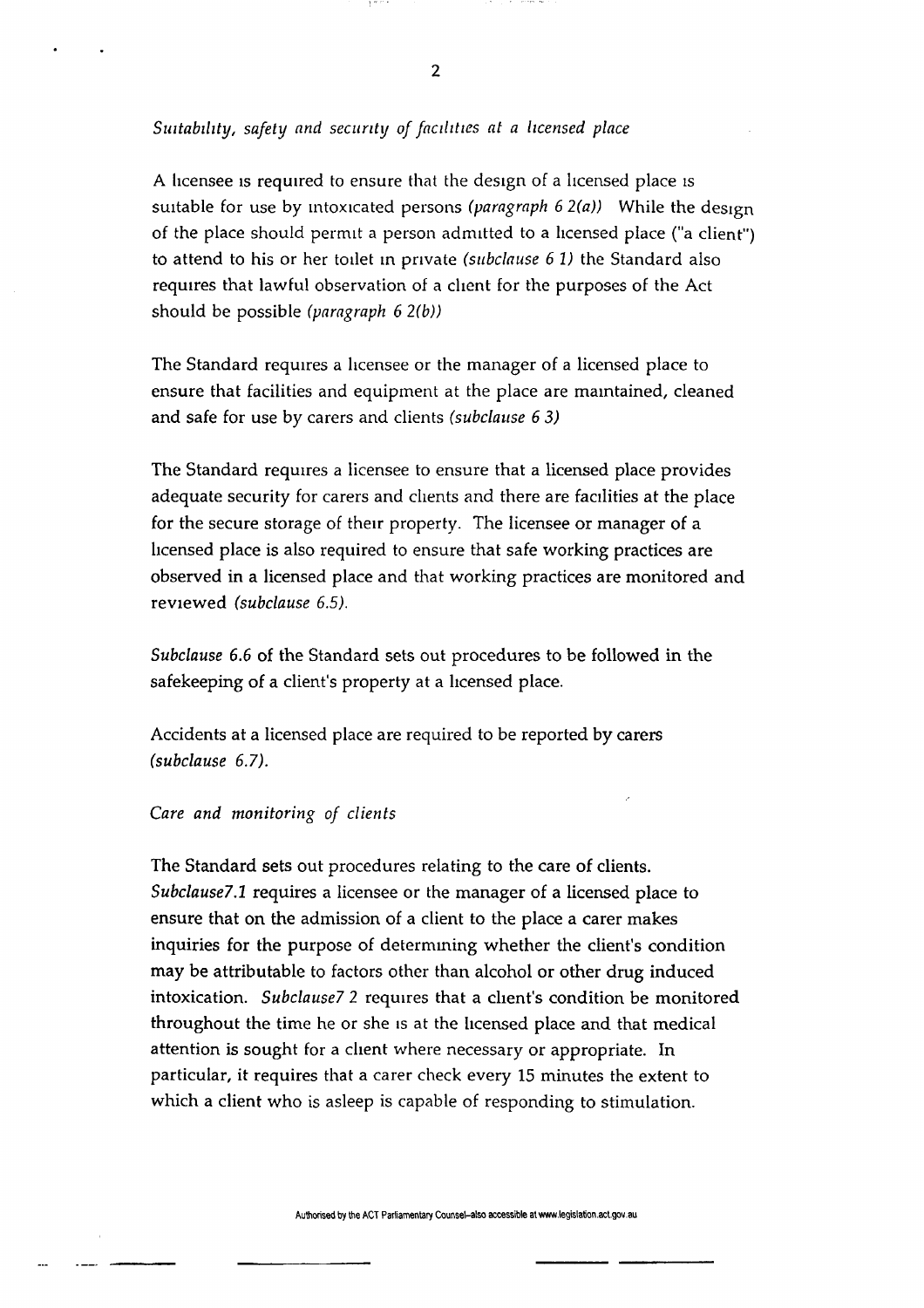Clients are also required to be provided with information on safer alcohol and drug use and offered referral to other relevant services *(subclause* 7 *3).* 

#### *Skills, qualifications and training of carers*

A licensee is required to ensure that carers at a licensed place have appropriate skills and training to carry out their duties in accordance with the Standard(subclause 8 I).

### *Records*

The Standard requires that records be kept in relation to particular information which may be acquired for the purposes of the Act *(subclause 9 1)* and in relation to the training of carers *(subclause 9.3).* 

#### *Confidentiality of information*

The Standard requires a licensee to ensure that information provided to, or obtained by, a carer, in relation to a client, is treated confidentially. The provisions concerning confidentiality of information are consistent with the relevant privacy principles of the Commonwealth *Privacy Act 1988.*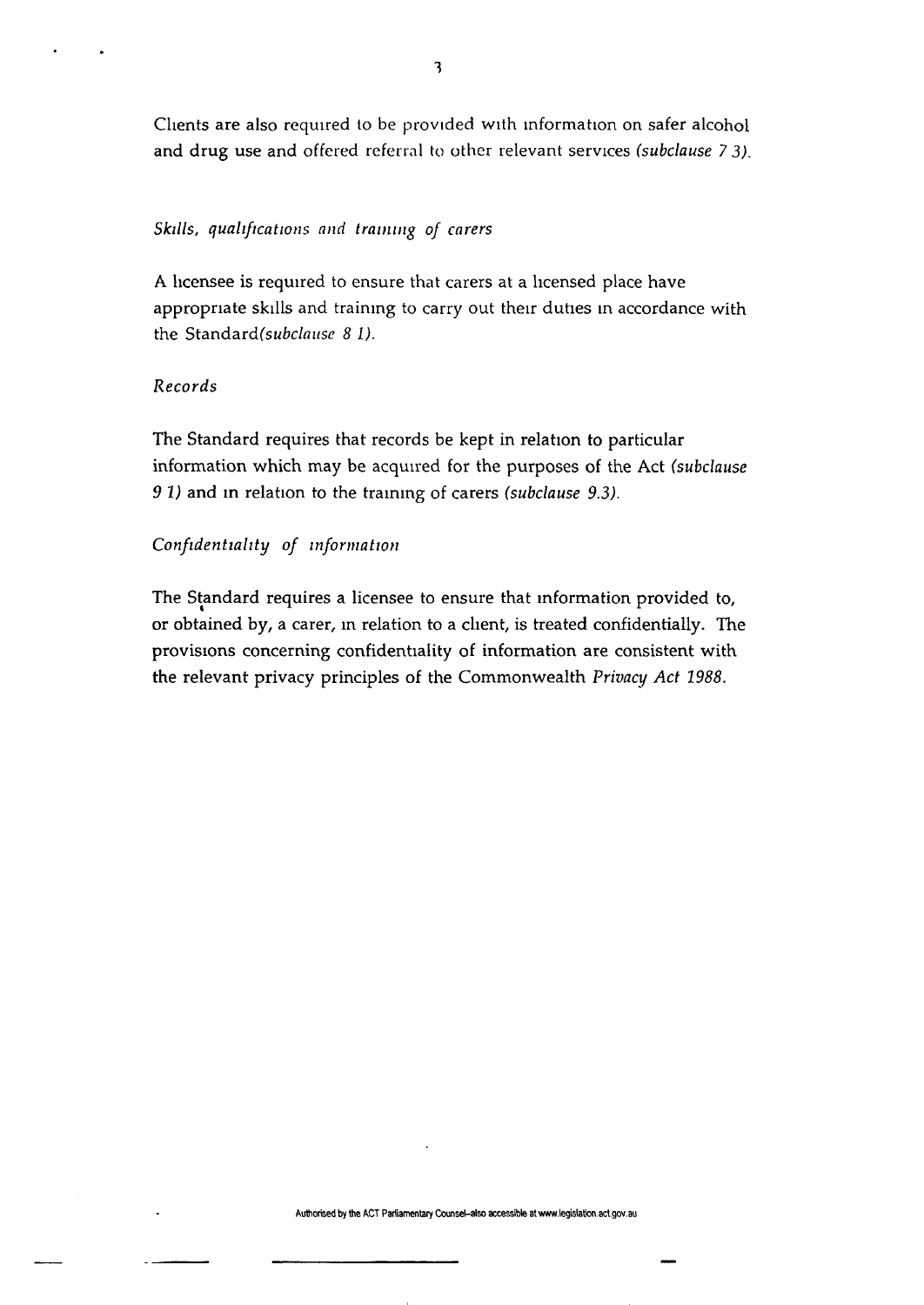| <u>د بخشتگاهاسد ن</u>                              |    |                                                                                                                                                                                                                                 |
|----------------------------------------------------|----|---------------------------------------------------------------------------------------------------------------------------------------------------------------------------------------------------------------------------------|
|                                                    |    |                                                                                                                                                                                                                                 |
|                                                    |    | Intoxicated Persons (Care and Protection) No 85, 1994<br>13                                                                                                                                                                     |
| lating to the                                      |    | (e) the basic skills required by persons working with intoxicated<br>persons at licensed places, and                                                                                                                            |
| on $(1)$ is not                                    |    | (f) the collection, use, storage and disclosure of information relating<br>to the conduct of licensed places and persons admitted to them                                                                                       |
| , do so by the<br>$\sigma$ the licensee.           | 5  | <b>Disallowance</b>                                                                                                                                                                                                             |
|                                                    |    | 32. A standard made under section 31 is a disallowable instrument for                                                                                                                                                           |
| nspector under<br>$\mu$ , the inspector            |    | the purposes of section 10 of the Subordinate Laws Act 1989.                                                                                                                                                                    |
|                                                    |    | Publication in newspaper                                                                                                                                                                                                        |
| bsection $(1)$ , a<br>eference to the              | 10 | 33. (1) The Minister shall cause to be published in the principal daily<br>newspaper circulating in the Territory, on or before the date on which a<br>standard is made under section 31, notice of the making of the standard— |
|                                                    |    | (a) specifying the date on which the standard takes effect;                                                                                                                                                                     |
| cuse, obstruct or                                  |    | (b) specifying the place or places at which copies of the standard may<br>be purchased,                                                                                                                                         |
| ۰th.<br>ail to comply with                         | 15 | (c) containing a statement to the effect that a copy of the standard may<br>be inspected by members of the public at the place or places<br>specified in the notice; and                                                        |
| $\mathbf{c}$                                       | 20 | (d) containing a statement to the effect that the standard is subject to<br>disallowance by the Legislative Assembly under the Subordinate<br>Laws Act 1989.                                                                    |
| 大学                                                 |    | (2) The Minister shall ensure that—                                                                                                                                                                                             |
| lake standards, not                                |    | (a) a copy of the standard is made available for public inspection at the<br>place or places so specified in the notice under subsection (1); and                                                                               |
| bed, or                                            | 25 | (b) copies of that standard are made available for purchase at the place<br>or places so specified in the notice.                                                                                                               |
| carrying out or giving                             |    | $(3)$ In this section-                                                                                                                                                                                                          |
| (1), the standards may                             |    | "standard" includes any document, or part of a document, the<br>provisions of which are applied by a standard.                                                                                                                  |
| used as licensed places;<br>iment used at licensed | 30 | PART VI-APPEALS TO ADMINISTRATIVE APPEALS<br>TRIBUNAL                                                                                                                                                                           |
|                                                    |    | Notice of decision                                                                                                                                                                                                              |
| I the conduct of persons                           |    | 34. (1) Where the Minister makes a decision—                                                                                                                                                                                    |
|                                                    |    | (a) under subsection $16(1)$ that he or she is not satisfied in relation to                                                                                                                                                     |
| intoxicated persons at                             |    | paragraph (a) or (b) of that subsection in relation to an applicant,                                                                                                                                                            |
|                                                    |    |                                                                                                                                                                                                                                 |
|                                                    |    |                                                                                                                                                                                                                                 |
|                                                    |    |                                                                                                                                                                                                                                 |
|                                                    |    |                                                                                                                                                                                                                                 |
|                                                    |    | Authorised by the ACT Parliamentary Counsel-also accessible at www.legislation.act.gov.au                                                                                                                                       |

l,

 $\ddot{\phantom{a}}$ 

 $\cdot$